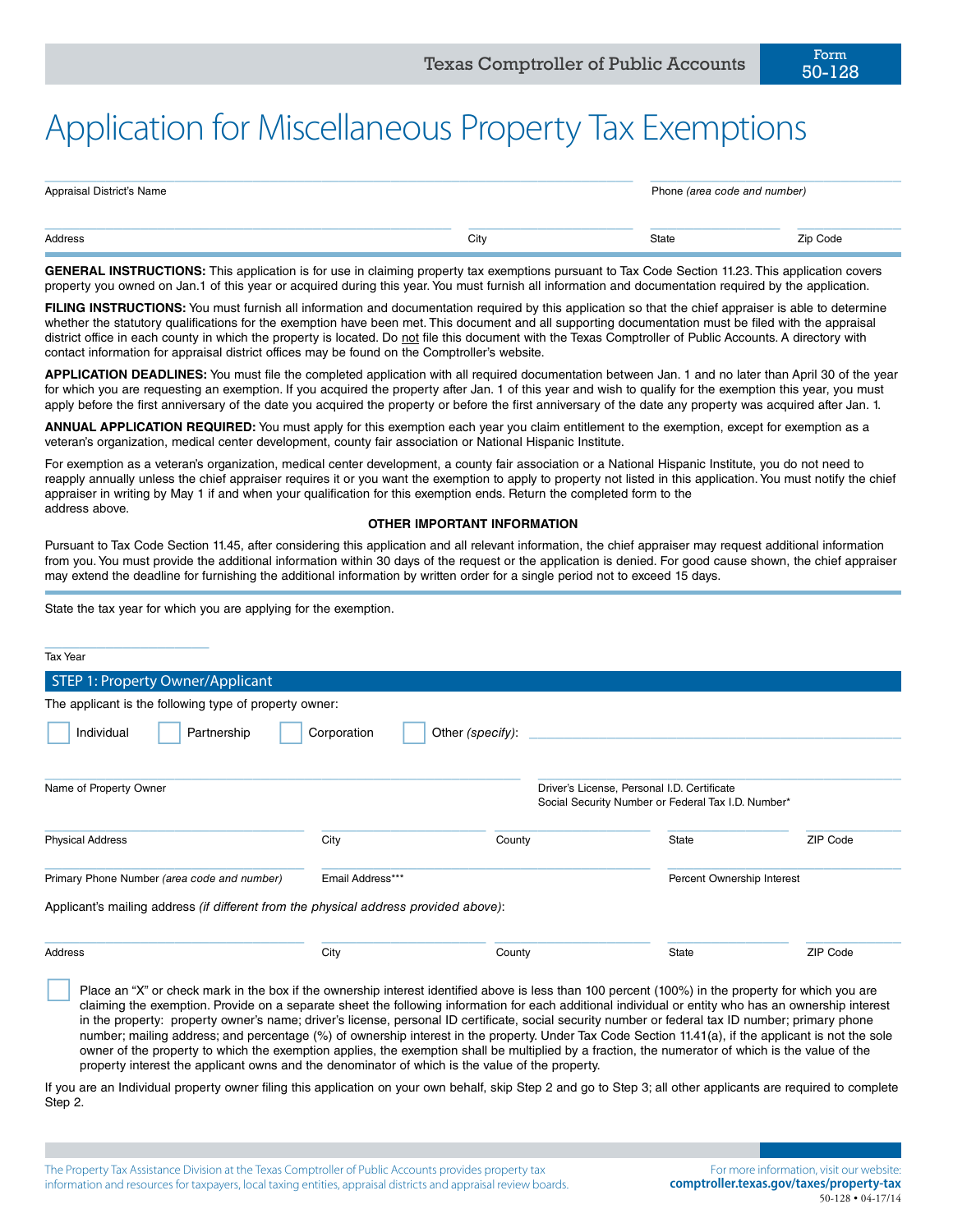## STEP 2: Authorized Representative

Provide the following information for the individual with the legal authority to act for the property owner in this matter:

| Name of Authorized Representative                                                                                                                                                                                                                                                                                                                                                                                                                                                                                                                                                                     |                                             |        | Driver's License, Personal ID Certificate<br>Social Security Number*' |                                                 |
|-------------------------------------------------------------------------------------------------------------------------------------------------------------------------------------------------------------------------------------------------------------------------------------------------------------------------------------------------------------------------------------------------------------------------------------------------------------------------------------------------------------------------------------------------------------------------------------------------------|---------------------------------------------|--------|-----------------------------------------------------------------------|-------------------------------------------------|
| Title of Authorized Representative                                                                                                                                                                                                                                                                                                                                                                                                                                                                                                                                                                    | Primary Phone Number (area code and number) |        | Email Address***                                                      |                                                 |
| <b>Mailing Address</b>                                                                                                                                                                                                                                                                                                                                                                                                                                                                                                                                                                                | City                                        | County | State                                                                 | ZIP Code                                        |
| Disclosure of your social security number (SSN) may be required and is authorized by law for the purpose of tax administration and identification of any individual affected by<br>applicable law. Authority: 42 U.S.C. § 405(c)(2)(C)(i); Tax Code § 11.43(f). Except as authorized by Tax Code Section 11.48(b), a driver's license number, personal identifica-<br>tion certificate number or social security number provided in this application for an exemption filed with your county appraisal district is confidential and not open to public<br>inspection under Tax Code Section 11.48(a). |                                             |        |                                                                       |                                                 |
| An email address of a member of the public could be confidential under Government Code Section 552.137; however, by including the email address on this form, you are<br>affirmatively consenting to its release under the Public Information Act.                                                                                                                                                                                                                                                                                                                                                    |                                             |        |                                                                       |                                                 |
| STEP 3: Check type of exemption requested                                                                                                                                                                                                                                                                                                                                                                                                                                                                                                                                                             |                                             |        |                                                                       |                                                 |
| Federation of Women's Clubs                                                                                                                                                                                                                                                                                                                                                                                                                                                                                                                                                                           | Medical Center Development                  |        | County Fair Association                                               |                                                 |
| Nature Conservancy of Texas                                                                                                                                                                                                                                                                                                                                                                                                                                                                                                                                                                           | <b>Community Service Club</b>               |        |                                                                       | Medical Center Development in Populous Counties |
| Congress of Parents and Teachers                                                                                                                                                                                                                                                                                                                                                                                                                                                                                                                                                                      | Scientific Research Organization            |        | National Hispanic Institute                                           |                                                 |
| Private Enterprise Demonstration Association                                                                                                                                                                                                                                                                                                                                                                                                                                                                                                                                                          | Veterans' Organization                      |        |                                                                       |                                                 |
| STEP 4: Answer these questions about the organization. All applicants answer these questions.                                                                                                                                                                                                                                                                                                                                                                                                                                                                                                         |                                             |        |                                                                       |                                                 |
| Describe the organization's activities. (Attach additional sheets if necessary.)<br>Explain how the organization's activities relieve a burden or duty of the state or community. (Attach additional sheets if necessary.)                                                                                                                                                                                                                                                                                                                                                                            |                                             |        |                                                                       |                                                 |
|                                                                                                                                                                                                                                                                                                                                                                                                                                                                                                                                                                                                       |                                             |        |                                                                       | Yes<br>No                                       |
| Is membership in the organization open to anyone, regardless of race, religion or national origin?                                                                                                                                                                                                                                                                                                                                                                                                                                                                                                    |                                             |        |                                                                       | Yes<br>No                                       |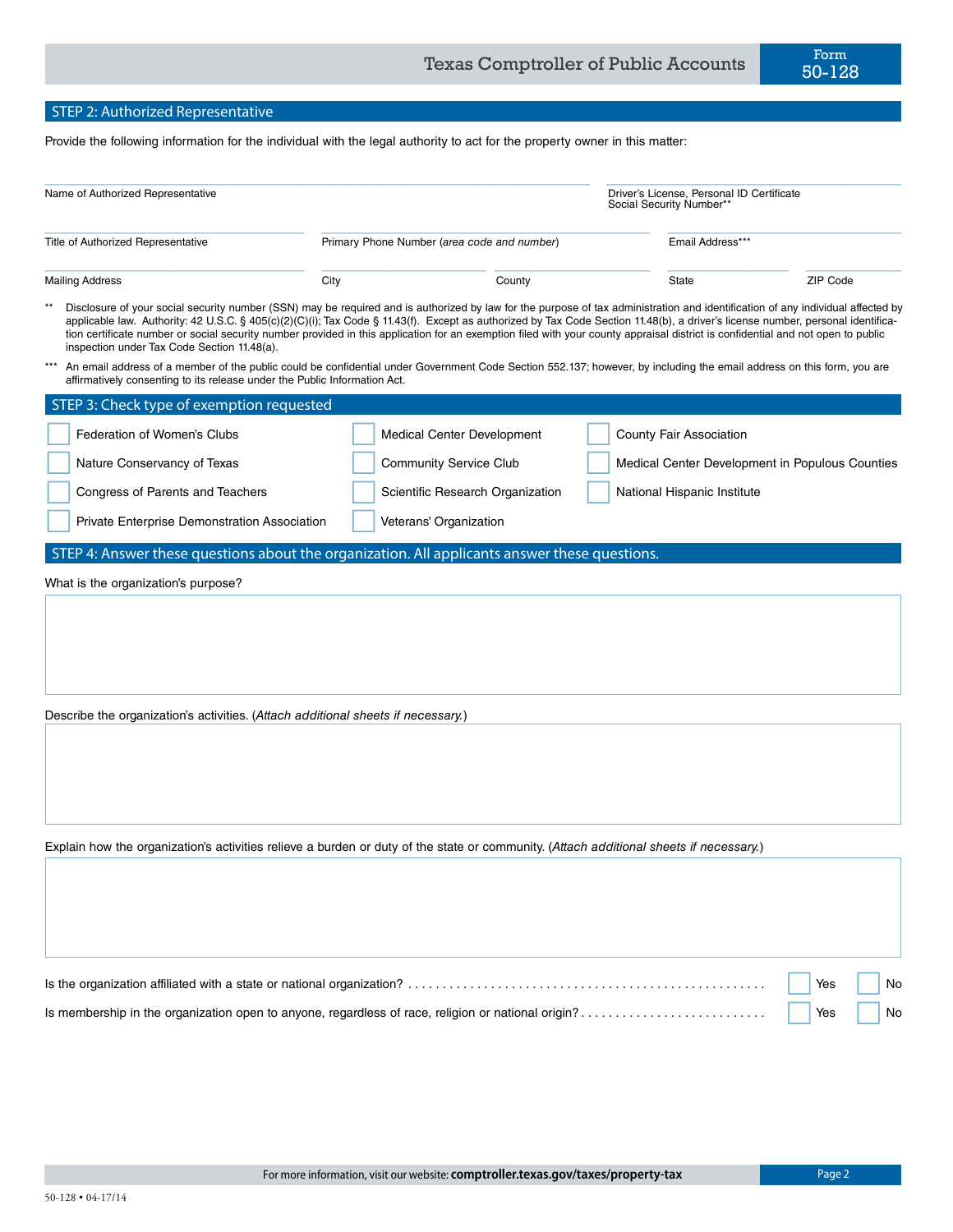Explain how the organization's activities promote the physical, mental and spiritual development of young people, development of patriotism and love of country and interest in community affairs. (*Attach additional sheets if necessary*.)

| sign<br>here' | Signature of Property Owner or Authorized Representative<br>Date                                                                                                                                                                                                                                                                              |                                  |     |
|---------------|-----------------------------------------------------------------------------------------------------------------------------------------------------------------------------------------------------------------------------------------------------------------------------------------------------------------------------------------------|----------------------------------|-----|
|               | (1) that each fact contained in this application is true and correct; (2) that the property described in this application meets the qualifications under Texas law<br>for the exemption claimed; and (3) that I have read and understand the Notice Regarding Penalties for Making or Filing an Application Containing a False<br>Statement." |                                  |     |
|               | Printed Name of Property Owner or Authorized Representative                                                                                                                                                                                                                                                                                   | , swear or affirm the following: |     |
|               | on this form, you could be found guilty of a Class A misdemeanor or a state jail felony under Penal Code Section 37.10.                                                                                                                                                                                                                       |                                  |     |
|               | NOTICE REGARDING PENALTIES FOR MAKING OR FILING AN APPLICATION CONTAINING A FALSE STATEMENT: If you make a false statement                                                                                                                                                                                                                    |                                  |     |
|               | <b>STEP 8: Certification and Signature</b>                                                                                                                                                                                                                                                                                                    |                                  |     |
|               | Attach one Schedule <b>B</b> (PERSONAL PROPERTY) form listing <b>ALL</b> personal property to be exempt.<br>List only property owned by the organization.                                                                                                                                                                                     |                                  |     |
|               | Attach one Schedule A (REAL PROPERTY) form for <b>EACH</b> parcel of real property to be exempt.                                                                                                                                                                                                                                              |                                  |     |
|               | PROPERTY TO BE EXEMPT:                                                                                                                                                                                                                                                                                                                        |                                  |     |
|               | STEP 7: Describe the property for which you are seeking an exemption                                                                                                                                                                                                                                                                          |                                  |     |
|               | Is the association exempt from federal income taxes as an organization under Section 501(a), Internal Revenue of 1986                                                                                                                                                                                                                         | Yes                              | No  |
|               | STEP 6: Complete if National Hispanic Institute                                                                                                                                                                                                                                                                                               |                                  |     |
|               | 5. Is the association qualified for an exemption from the franchise tax under Tax Code Section 171.060?                                                                                                                                                                                                                                       | Yes                              | No. |
|               |                                                                                                                                                                                                                                                                                                                                               | Yes                              | No. |
|               | 4. Is the association exempt from federal income taxes as an organization under Section 501(c)(3), (4) or (5), Internal                                                                                                                                                                                                                       | Yes                              | No. |
|               | 3. Is the association a nonprofit corporation as defined by the Texas Non-Profit Corporation Act (Article 1396-1.01, et seq.,                                                                                                                                                                                                                 |                                  |     |
|               | 2. Does the association use the land or a building to conduct a race meeting or greyhound race meeting with pari-mutuel                                                                                                                                                                                                                       | Yes                              | No. |
|               | 1. Does the association hold a license (issued after Jan. 1, 2001) under the Texas Racing Act (Article 179e, Vernon's<br>Texas Civil Statutes) to conduct a horse race meeting or a greyhound race meeting with pari-mutuel wagering?                                                                                                         | Yes                              | No. |
|               | STEP 5: Complete if County Fair Association                                                                                                                                                                                                                                                                                                   |                                  |     |
|               | Does the organization operate in such a manner that does not result in the accrual of distributable profits, the distribution of                                                                                                                                                                                                              | Yes                              | No. |
|               |                                                                                                                                                                                                                                                                                                                                               |                                  |     |
|               |                                                                                                                                                                                                                                                                                                                                               | Yes                              | No. |
|               |                                                                                                                                                                                                                                                                                                                                               |                                  |     |
|               | Do these documents pledge the organization's assets for use in performing the organization's charitable functions?                                                                                                                                                                                                                            | Yes                              | No. |
|               |                                                                                                                                                                                                                                                                                                                                               | Yes                              | No. |
|               |                                                                                                                                                                                                                                                                                                                                               |                                  |     |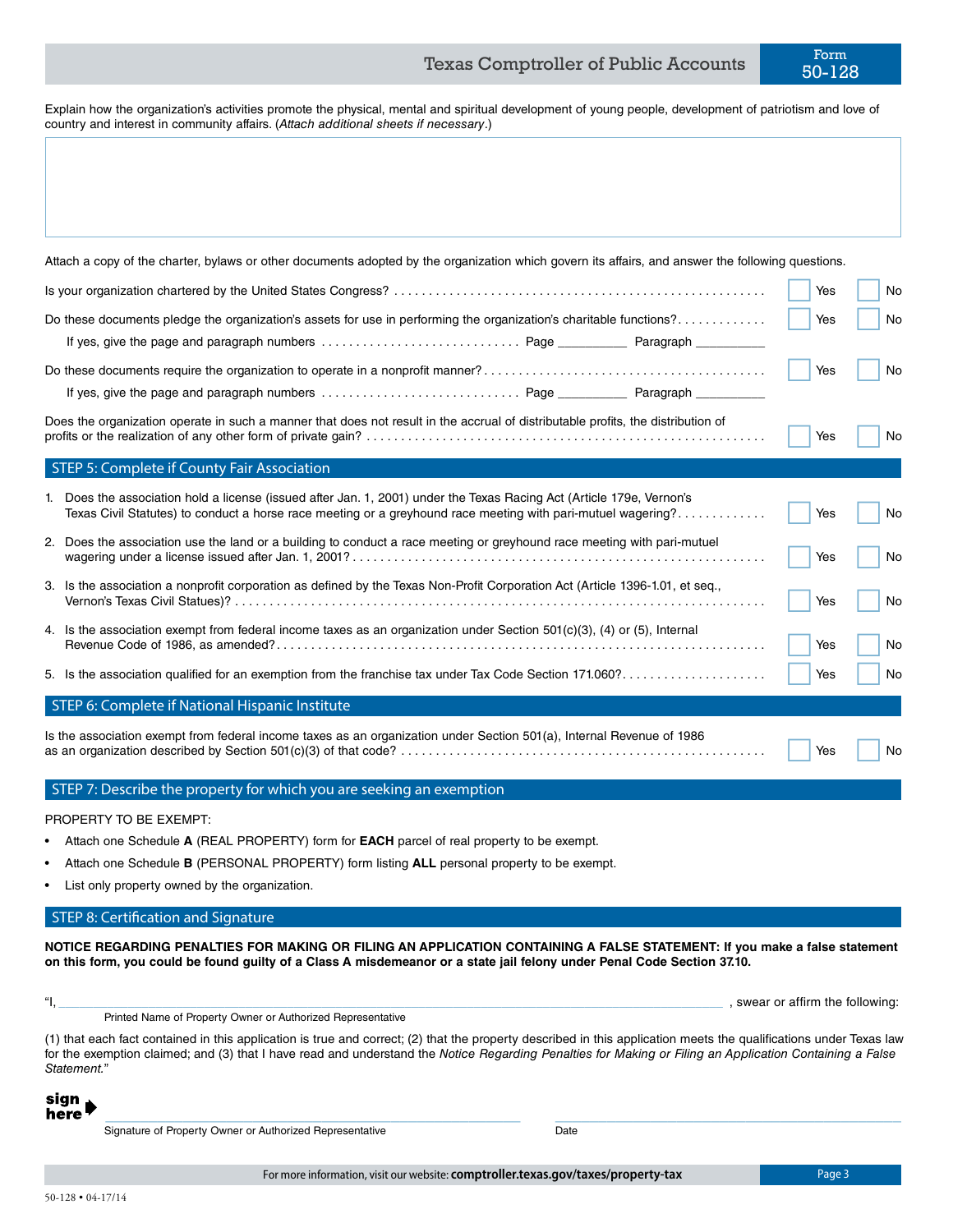## Schedule A: Description of Real Property

- Complete one Schedule **A** form for **EACH** parcel qualified for exemption.
- Attach all completed schedules to your application for exemption.

| Name of Property Owner         | Appraisal District Account Number (if known) |
|--------------------------------|----------------------------------------------|
| Legal description of property: |                                              |
|                                |                                              |

Describe the primary use of this property:

|    |                                                                                                                                    | Yes | No |  |  |
|----|------------------------------------------------------------------------------------------------------------------------------------|-----|----|--|--|
| 2. |                                                                                                                                    | Yes | No |  |  |
|    |                                                                                                                                    | Yes | No |  |  |
|    | 4. Is this property reasonably necessary for operation of the association/organization?                                            | Yes | No |  |  |
| 5. | Is this property located in a medical center area where the organization has donated land to the state for hospital<br>No<br>Yes   |     |    |  |  |
|    |                                                                                                                                    | Yes | No |  |  |
| 6  |                                                                                                                                    | Yes | No |  |  |
|    | A. If under construction, when will construction be completed? (date)                                                              |     |    |  |  |
|    | If under physical preparation, check which activity the organization has done. (Check all that apply.)<br>В.                       |     |    |  |  |
|    | Architectural work<br>Soil testing<br>Site improvement work                                                                        |     |    |  |  |
|    | Engineering work<br>Land clearing activities<br>Environmental or land use study                                                    |     |    |  |  |
| 7. | Is the incomplete improvement designed and intended to be used by a qualified person for a purpose described by Tax Code           | Yes | No |  |  |
|    | 8. Is the land on which the incomplete improvement is located necessary for the use of the improvement for a purpose<br>No<br>Yes  |     |    |  |  |
|    | List all other individuals and organizations that used this property in the past year and give the requested information for each. |     |    |  |  |

| <b>Name</b> | <b>Date Used</b> | <b>Activity</b> | <b>Rent Paid, If Any</b> |
|-------------|------------------|-----------------|--------------------------|
|             |                  |                 |                          |
|             |                  |                 |                          |
|             |                  |                 |                          |
|             |                  |                 |                          |
|             |                  |                 |                          |
|             |                  |                 |                          |
|             |                  |                 |                          |
|             |                  |                 |                          |

 *Continue on additional sheets as needed.*